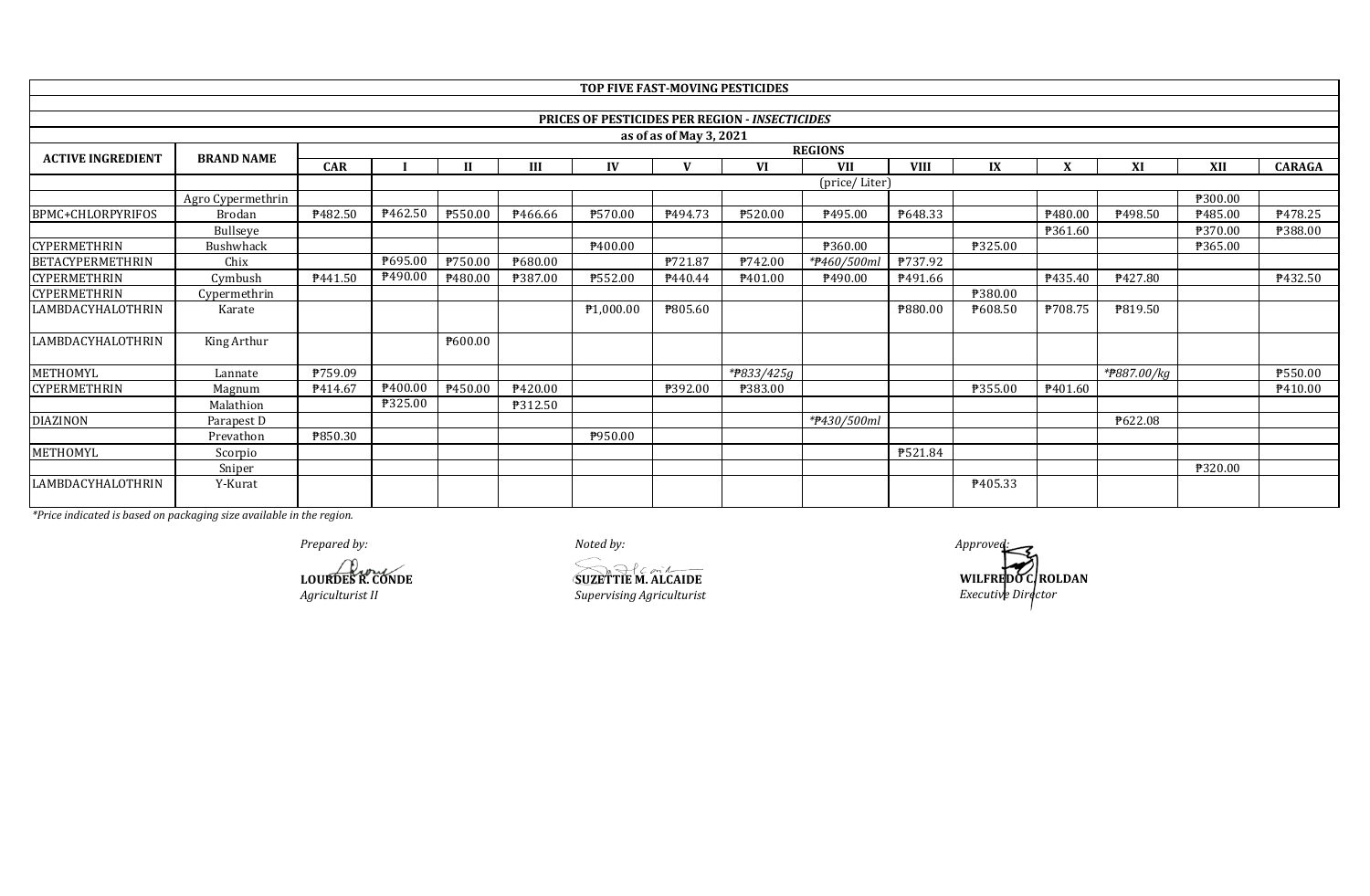| <b>PRICES OF PESTICIDES PER REGION - HERBICIDES</b><br>as of as of May 3, 2021<br><b>REGIONS</b><br><b>ACTIVE INGREDIENT</b><br><b>BRAND NAME</b><br>CAR<br>IV<br>$\mathbf{V}$<br><b>VI</b><br><b>VII</b><br><b>VIII</b><br>IX<br>X<br>XI<br>XII<br><b>CARAGA</b><br>III<br>$\mathbf{H}$<br>(price/Liter)<br>$2,4-D$ IBE<br><b>P396.66</b><br>₱302.75<br>2-4D Ester<br>₹450.00<br>₱339.43<br>₱357.50<br>₱332.83<br>P255.00<br>₱300.00<br>24D<br><b>P627.00</b><br>P650.00<br>₱980.00<br>Advance<br>₱705.50<br>Advice<br>Agro Bonds<br>P <sub>480.00</sub><br>₱380.00<br>₱337.67<br>₹346.98<br>₱345.00<br>* $P1,000/gal$<br><b>P330.00</b><br>Clear-out<br><b>Ground Plus</b><br>*P912.33/gal<br>₱294.00<br>₱307.00<br>*#980/gal<br><b>P316.00</b><br>2,4-D AMINE<br>P408.17<br>Hedonal<br>₱699.00<br>Hero<br>₱595.37<br>₱500.00<br>₱750.00<br>₹654.79<br>P673.00<br>Machete<br>₱560.00<br><b>GLYPHOSATE IPA</b><br>₹500.00<br>P415.00<br>Mower<br><b>BISPYRIBAC SODIUM</b><br>$\overline{P1,650.00}$<br>P1,230.00<br>Nominee<br>$\overline{P1,100.00}$<br>Onecide<br>₹350.00<br>Pmax<br>₱350.00<br>Power<br>*#870/500ml<br>P <sub>1,240.00</sub><br>Pyanchor<br>₱1,430.96<br>P <sub>1</sub> ,461.22<br>Pyanchor Ultra<br>₱586.25<br>₱612.00<br>Roque<br><b>GLYPHOSATE IPA</b><br>P413.33<br>P420.00<br>₱500.00<br>*P 1,425/gal<br>P410.37<br>P420.00<br>$*P1,390/gal$<br>P408.00<br>P408.00<br>P451.00<br>Round up<br>₱350.00<br>Save Time<br>₱460.00<br>Sharp Shooter<br><b>GLYPHOSATE IPA</b><br>₱384.29<br>₱450.00<br>Slash<br><b>PRETILACHLOR</b><br>Sofit 300 EC<br>P980.00<br>P952.17<br>P938.00<br>₱335.00<br>₱350.00<br><b>\\$380.00</b><br>Spitfire<br>$*P868/aal$<br>₹298.33<br>Todo Max<br><b>GLYPHOSATE IPA</b><br>₱350.000<br>Triple 8<br>₱347.60<br>₱310.00<br>* Dudon in dieseted is keerd en nedersing sine voorlabbele in the mesical |                        |  |  |  |  |  |  |  |  |  |  |  |  |  |  |  |
|--------------------------------------------------------------------------------------------------------------------------------------------------------------------------------------------------------------------------------------------------------------------------------------------------------------------------------------------------------------------------------------------------------------------------------------------------------------------------------------------------------------------------------------------------------------------------------------------------------------------------------------------------------------------------------------------------------------------------------------------------------------------------------------------------------------------------------------------------------------------------------------------------------------------------------------------------------------------------------------------------------------------------------------------------------------------------------------------------------------------------------------------------------------------------------------------------------------------------------------------------------------------------------------------------------------------------------------------------------------------------------------------------------------------------------------------------------------------------------------------------------------------------------------------------------------------------------------------------------------------------------------------------------------------------------------------------------------------------------------------------------------------------------------------------------------------------------------------------------|------------------------|--|--|--|--|--|--|--|--|--|--|--|--|--|--|--|
|                                                                                                                                                                                                                                                                                                                                                                                                                                                                                                                                                                                                                                                                                                                                                                                                                                                                                                                                                                                                                                                                                                                                                                                                                                                                                                                                                                                                                                                                                                                                                                                                                                                                                                                                                                                                                                                        |                        |  |  |  |  |  |  |  |  |  |  |  |  |  |  |  |
|                                                                                                                                                                                                                                                                                                                                                                                                                                                                                                                                                                                                                                                                                                                                                                                                                                                                                                                                                                                                                                                                                                                                                                                                                                                                                                                                                                                                                                                                                                                                                                                                                                                                                                                                                                                                                                                        |                        |  |  |  |  |  |  |  |  |  |  |  |  |  |  |  |
|                                                                                                                                                                                                                                                                                                                                                                                                                                                                                                                                                                                                                                                                                                                                                                                                                                                                                                                                                                                                                                                                                                                                                                                                                                                                                                                                                                                                                                                                                                                                                                                                                                                                                                                                                                                                                                                        |                        |  |  |  |  |  |  |  |  |  |  |  |  |  |  |  |
|                                                                                                                                                                                                                                                                                                                                                                                                                                                                                                                                                                                                                                                                                                                                                                                                                                                                                                                                                                                                                                                                                                                                                                                                                                                                                                                                                                                                                                                                                                                                                                                                                                                                                                                                                                                                                                                        |                        |  |  |  |  |  |  |  |  |  |  |  |  |  |  |  |
|                                                                                                                                                                                                                                                                                                                                                                                                                                                                                                                                                                                                                                                                                                                                                                                                                                                                                                                                                                                                                                                                                                                                                                                                                                                                                                                                                                                                                                                                                                                                                                                                                                                                                                                                                                                                                                                        |                        |  |  |  |  |  |  |  |  |  |  |  |  |  |  |  |
|                                                                                                                                                                                                                                                                                                                                                                                                                                                                                                                                                                                                                                                                                                                                                                                                                                                                                                                                                                                                                                                                                                                                                                                                                                                                                                                                                                                                                                                                                                                                                                                                                                                                                                                                                                                                                                                        |                        |  |  |  |  |  |  |  |  |  |  |  |  |  |  |  |
|                                                                                                                                                                                                                                                                                                                                                                                                                                                                                                                                                                                                                                                                                                                                                                                                                                                                                                                                                                                                                                                                                                                                                                                                                                                                                                                                                                                                                                                                                                                                                                                                                                                                                                                                                                                                                                                        | BUTACHLOR+PROPANIL     |  |  |  |  |  |  |  |  |  |  |  |  |  |  |  |
|                                                                                                                                                                                                                                                                                                                                                                                                                                                                                                                                                                                                                                                                                                                                                                                                                                                                                                                                                                                                                                                                                                                                                                                                                                                                                                                                                                                                                                                                                                                                                                                                                                                                                                                                                                                                                                                        | BUTACHLOR+PROPANIL     |  |  |  |  |  |  |  |  |  |  |  |  |  |  |  |
|                                                                                                                                                                                                                                                                                                                                                                                                                                                                                                                                                                                                                                                                                                                                                                                                                                                                                                                                                                                                                                                                                                                                                                                                                                                                                                                                                                                                                                                                                                                                                                                                                                                                                                                                                                                                                                                        |                        |  |  |  |  |  |  |  |  |  |  |  |  |  |  |  |
|                                                                                                                                                                                                                                                                                                                                                                                                                                                                                                                                                                                                                                                                                                                                                                                                                                                                                                                                                                                                                                                                                                                                                                                                                                                                                                                                                                                                                                                                                                                                                                                                                                                                                                                                                                                                                                                        |                        |  |  |  |  |  |  |  |  |  |  |  |  |  |  |  |
|                                                                                                                                                                                                                                                                                                                                                                                                                                                                                                                                                                                                                                                                                                                                                                                                                                                                                                                                                                                                                                                                                                                                                                                                                                                                                                                                                                                                                                                                                                                                                                                                                                                                                                                                                                                                                                                        | <b>GLYPHOSATE IPA</b>  |  |  |  |  |  |  |  |  |  |  |  |  |  |  |  |
|                                                                                                                                                                                                                                                                                                                                                                                                                                                                                                                                                                                                                                                                                                                                                                                                                                                                                                                                                                                                                                                                                                                                                                                                                                                                                                                                                                                                                                                                                                                                                                                                                                                                                                                                                                                                                                                        |                        |  |  |  |  |  |  |  |  |  |  |  |  |  |  |  |
|                                                                                                                                                                                                                                                                                                                                                                                                                                                                                                                                                                                                                                                                                                                                                                                                                                                                                                                                                                                                                                                                                                                                                                                                                                                                                                                                                                                                                                                                                                                                                                                                                                                                                                                                                                                                                                                        | BUTACHLOR+PROPANIL     |  |  |  |  |  |  |  |  |  |  |  |  |  |  |  |
|                                                                                                                                                                                                                                                                                                                                                                                                                                                                                                                                                                                                                                                                                                                                                                                                                                                                                                                                                                                                                                                                                                                                                                                                                                                                                                                                                                                                                                                                                                                                                                                                                                                                                                                                                                                                                                                        |                        |  |  |  |  |  |  |  |  |  |  |  |  |  |  |  |
|                                                                                                                                                                                                                                                                                                                                                                                                                                                                                                                                                                                                                                                                                                                                                                                                                                                                                                                                                                                                                                                                                                                                                                                                                                                                                                                                                                                                                                                                                                                                                                                                                                                                                                                                                                                                                                                        |                        |  |  |  |  |  |  |  |  |  |  |  |  |  |  |  |
|                                                                                                                                                                                                                                                                                                                                                                                                                                                                                                                                                                                                                                                                                                                                                                                                                                                                                                                                                                                                                                                                                                                                                                                                                                                                                                                                                                                                                                                                                                                                                                                                                                                                                                                                                                                                                                                        |                        |  |  |  |  |  |  |  |  |  |  |  |  |  |  |  |
|                                                                                                                                                                                                                                                                                                                                                                                                                                                                                                                                                                                                                                                                                                                                                                                                                                                                                                                                                                                                                                                                                                                                                                                                                                                                                                                                                                                                                                                                                                                                                                                                                                                                                                                                                                                                                                                        | FLUAZIFOP-P-BUTYL      |  |  |  |  |  |  |  |  |  |  |  |  |  |  |  |
|                                                                                                                                                                                                                                                                                                                                                                                                                                                                                                                                                                                                                                                                                                                                                                                                                                                                                                                                                                                                                                                                                                                                                                                                                                                                                                                                                                                                                                                                                                                                                                                                                                                                                                                                                                                                                                                        |                        |  |  |  |  |  |  |  |  |  |  |  |  |  |  |  |
|                                                                                                                                                                                                                                                                                                                                                                                                                                                                                                                                                                                                                                                                                                                                                                                                                                                                                                                                                                                                                                                                                                                                                                                                                                                                                                                                                                                                                                                                                                                                                                                                                                                                                                                                                                                                                                                        | <b>GLYPHOSATE IPA</b>  |  |  |  |  |  |  |  |  |  |  |  |  |  |  |  |
|                                                                                                                                                                                                                                                                                                                                                                                                                                                                                                                                                                                                                                                                                                                                                                                                                                                                                                                                                                                                                                                                                                                                                                                                                                                                                                                                                                                                                                                                                                                                                                                                                                                                                                                                                                                                                                                        | PYRIBENZOXIM           |  |  |  |  |  |  |  |  |  |  |  |  |  |  |  |
|                                                                                                                                                                                                                                                                                                                                                                                                                                                                                                                                                                                                                                                                                                                                                                                                                                                                                                                                                                                                                                                                                                                                                                                                                                                                                                                                                                                                                                                                                                                                                                                                                                                                                                                                                                                                                                                        | PYRIBENZOXIM+          |  |  |  |  |  |  |  |  |  |  |  |  |  |  |  |
|                                                                                                                                                                                                                                                                                                                                                                                                                                                                                                                                                                                                                                                                                                                                                                                                                                                                                                                                                                                                                                                                                                                                                                                                                                                                                                                                                                                                                                                                                                                                                                                                                                                                                                                                                                                                                                                        | <b>CYHALOFOP BUTYL</b> |  |  |  |  |  |  |  |  |  |  |  |  |  |  |  |
|                                                                                                                                                                                                                                                                                                                                                                                                                                                                                                                                                                                                                                                                                                                                                                                                                                                                                                                                                                                                                                                                                                                                                                                                                                                                                                                                                                                                                                                                                                                                                                                                                                                                                                                                                                                                                                                        |                        |  |  |  |  |  |  |  |  |  |  |  |  |  |  |  |
|                                                                                                                                                                                                                                                                                                                                                                                                                                                                                                                                                                                                                                                                                                                                                                                                                                                                                                                                                                                                                                                                                                                                                                                                                                                                                                                                                                                                                                                                                                                                                                                                                                                                                                                                                                                                                                                        |                        |  |  |  |  |  |  |  |  |  |  |  |  |  |  |  |
|                                                                                                                                                                                                                                                                                                                                                                                                                                                                                                                                                                                                                                                                                                                                                                                                                                                                                                                                                                                                                                                                                                                                                                                                                                                                                                                                                                                                                                                                                                                                                                                                                                                                                                                                                                                                                                                        |                        |  |  |  |  |  |  |  |  |  |  |  |  |  |  |  |
|                                                                                                                                                                                                                                                                                                                                                                                                                                                                                                                                                                                                                                                                                                                                                                                                                                                                                                                                                                                                                                                                                                                                                                                                                                                                                                                                                                                                                                                                                                                                                                                                                                                                                                                                                                                                                                                        |                        |  |  |  |  |  |  |  |  |  |  |  |  |  |  |  |
|                                                                                                                                                                                                                                                                                                                                                                                                                                                                                                                                                                                                                                                                                                                                                                                                                                                                                                                                                                                                                                                                                                                                                                                                                                                                                                                                                                                                                                                                                                                                                                                                                                                                                                                                                                                                                                                        |                        |  |  |  |  |  |  |  |  |  |  |  |  |  |  |  |
|                                                                                                                                                                                                                                                                                                                                                                                                                                                                                                                                                                                                                                                                                                                                                                                                                                                                                                                                                                                                                                                                                                                                                                                                                                                                                                                                                                                                                                                                                                                                                                                                                                                                                                                                                                                                                                                        |                        |  |  |  |  |  |  |  |  |  |  |  |  |  |  |  |
|                                                                                                                                                                                                                                                                                                                                                                                                                                                                                                                                                                                                                                                                                                                                                                                                                                                                                                                                                                                                                                                                                                                                                                                                                                                                                                                                                                                                                                                                                                                                                                                                                                                                                                                                                                                                                                                        | <b>GLYPHOSATE IPA</b>  |  |  |  |  |  |  |  |  |  |  |  |  |  |  |  |
|                                                                                                                                                                                                                                                                                                                                                                                                                                                                                                                                                                                                                                                                                                                                                                                                                                                                                                                                                                                                                                                                                                                                                                                                                                                                                                                                                                                                                                                                                                                                                                                                                                                                                                                                                                                                                                                        | <b>GLYPHOSATE IPA</b>  |  |  |  |  |  |  |  |  |  |  |  |  |  |  |  |
|                                                                                                                                                                                                                                                                                                                                                                                                                                                                                                                                                                                                                                                                                                                                                                                                                                                                                                                                                                                                                                                                                                                                                                                                                                                                                                                                                                                                                                                                                                                                                                                                                                                                                                                                                                                                                                                        |                        |  |  |  |  |  |  |  |  |  |  |  |  |  |  |  |

*Prepared by: Noted by: Approved:*

**Agriculturist II CONDE**<br>*Agriculturist II Supervising Agriculturist* **LOURDES R. CONDE SUZETTIE M. ALCAIDE**

**WILFREDO C. ROLDAN**<br>*Executive Director*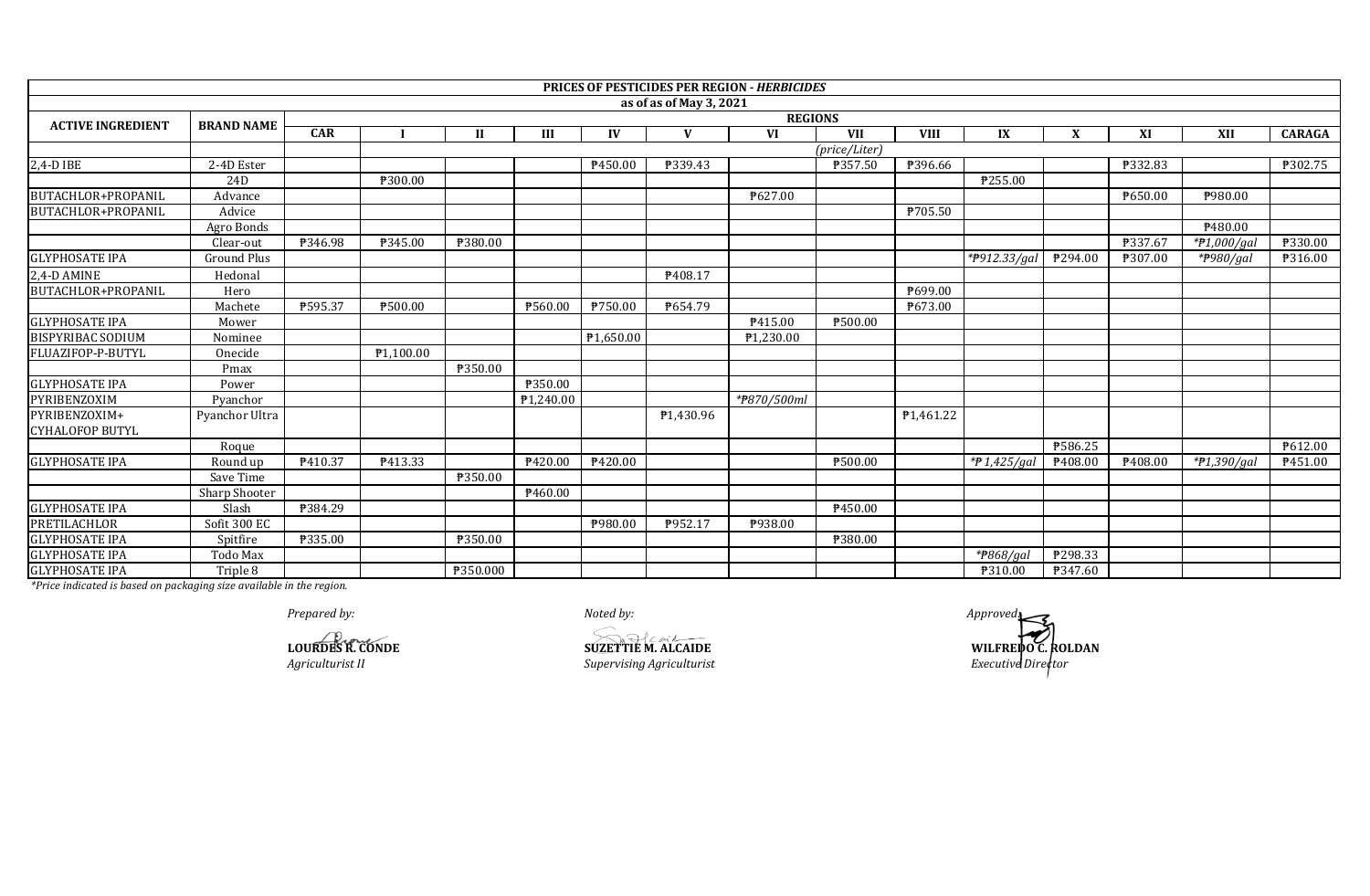|                                         |                   |         |             |             |         |           | <b>PRICES OF PESTICIDE PER REGION - FUNGICIDES</b> |                       |                         |             |         |         |           |             |               |
|-----------------------------------------|-------------------|---------|-------------|-------------|---------|-----------|----------------------------------------------------|-----------------------|-------------------------|-------------|---------|---------|-----------|-------------|---------------|
|                                         |                   |         |             |             |         |           | as of as of May 3, 2021                            |                       |                         |             |         |         |           |             |               |
| <b>ACTIVE INGREDIENT</b>                | <b>BRAND NAME</b> |         |             |             |         |           |                                                    | <b>REGIONS</b>        |                         |             |         |         |           |             |               |
|                                         |                   | CAR     |             | Н           | Ш       | IV        | $\mathbf{V}$                                       | VI                    | <b>VII</b>              | <b>VIII</b> | IX      |         | XI        | XII         | <b>CARAGA</b> |
|                                         |                   |         |             |             |         |           |                                                    |                       | (price/kg.)             |             |         |         |           |             |               |
|                                         | Antracole         |         |             |             | P610.00 |           |                                                    | ₱750.00               | ₱630.00                 |             |         | ₱400.00 |           | ₱630.00     | ₱666.50       |
| DIFENOCONAZOLE+<br>PROPICONAZOLE        | Armure            |         |             | *#780/250ml |         |           | *#660.78/250 ml                                    |                       |                         |             |         |         |           |             |               |
| <b>BENOMYL</b>                          | Benomax           |         |             | *#180/100g  |         |           |                                                    |                       |                         |             |         |         |           |             |               |
| CHLOROTHALONIL                          | Daconil           | ₱892.07 |             |             |         |           |                                                    |                       |                         |             |         |         | P910.50   | *#890/L     |               |
| <b>MANCOZEB</b>                         | Dithane           | ₱683.34 | ₱520.00     | P650.00     | ₱550.00 | P650.00   | ₱584.77                                            | $*$ <b>P</b> 253/250g |                         |             | P485.00 | ₱560.00 | ₱561.00   | ₱560.00     | P543.50       |
| THIOPHANATE METHYL                      | Fungitox          |         |             |             |         |           |                                                    |                       |                         |             |         |         | ₱541.67   |             | ₱566.25       |
| <b>BENOMYL/MANCOZEB</b>                 | Fungufree         |         |             |             | ₱500.00 |           | P394.17                                            |                       |                         |             |         |         |           |             |               |
| <b>COPPER HYDROXIDE</b>                 | Funguran          |         |             | ₱695.00     |         |           | ₱710.00                                            |                       |                         | P675.00     | ₱800.00 | ₱662.50 |           |             |               |
| <b>COPPER HYDROXIDE</b>                 | Funguran OF       | ₱723.07 |             |             | ₱660.00 | ₱970.00   |                                                    | ₱672.00               |                         |             |         |         |           |             |               |
| <b>MANCOZEB</b>                         | Ganazeb           |         |             |             |         |           |                                                    |                       |                         |             |         |         |           |             | P491.87       |
| <b>COPPER HYDROXIDE</b>                 | Kocide            |         |             | P1,060.00   |         | ₱1,150.00 |                                                    |                       | $*$ <b>P</b> 275/250g   | P970.00     | P965.00 | ₱926.66 |           |             | P1,019.37     |
|                                         | Manager           | P616.50 |             |             |         |           |                                                    | ₱500.00               |                         |             |         |         |           |             |               |
| <b>MANCOZEB</b>                         | Mancozeb          |         |             |             | ₱375.00 |           |                                                    |                       |                         |             | ₱384.00 |         |           |             |               |
| MANCOZEB                                | Manzate           |         |             |             |         |           | ₱472.50                                            |                       | ₱500.00                 |             | P406.00 | P489.60 | P456.60   |             |               |
| DIFENOCONAZOLE                          | Montana           |         | *P950/500ml |             |         |           |                                                    |                       |                         |             |         |         |           |             |               |
| TEBUCONAZOLE+TRIFLOX<br><b>YSTROBIN</b> | Nativo            |         |             |             |         |           |                                                    |                       |                         | ₱700.00     |         |         |           |             |               |
| <b>CUPROUS OXIDE</b>                    | Nordox            |         |             |             |         | ₱1,550.00 |                                                    |                       | $*$ <sup>270</sup> /35a | ₱1,650.00   |         |         |           |             |               |
| MANCOZEB                                | Redeem            |         |             |             |         |           |                                                    |                       | ₱650.00                 | ₱395.00     |         |         |           |             |               |
| DIFENOCONAZOLE                          | Score             |         | *#720/250ml |             |         |           |                                                    |                       |                         |             |         |         |           | *#660/250ml |               |
|                                         | Tango             |         |             |             |         | ₱1,750.00 |                                                    |                       |                         |             |         |         |           |             |               |
| THIOPHANATE METHYL                      | Topsin            |         |             |             |         |           |                                                    | ₱300.00               |                         |             |         |         | ₱1,212.80 |             |               |
| MANCOZEB                                | Torogi Blue       | ₱652.65 |             |             |         |           |                                                    |                       |                         |             |         |         |           |             |               |
| <b>MANCOZEB</b>                         | Wallop            |         |             |             |         |           |                                                    |                       |                         |             |         |         |           | ₱375.00     |               |

*Prepared by: Noted by: Approved:*

**LOURDES R. CONDE**<br> *LOURDES R. CONDE*<br> *Agriculturist II*<br> *Supervising Agriculturist* 

*Agriculturist II Supervising Agriculturist*

**WILFREDO C. ROLDAN** *Executive Director*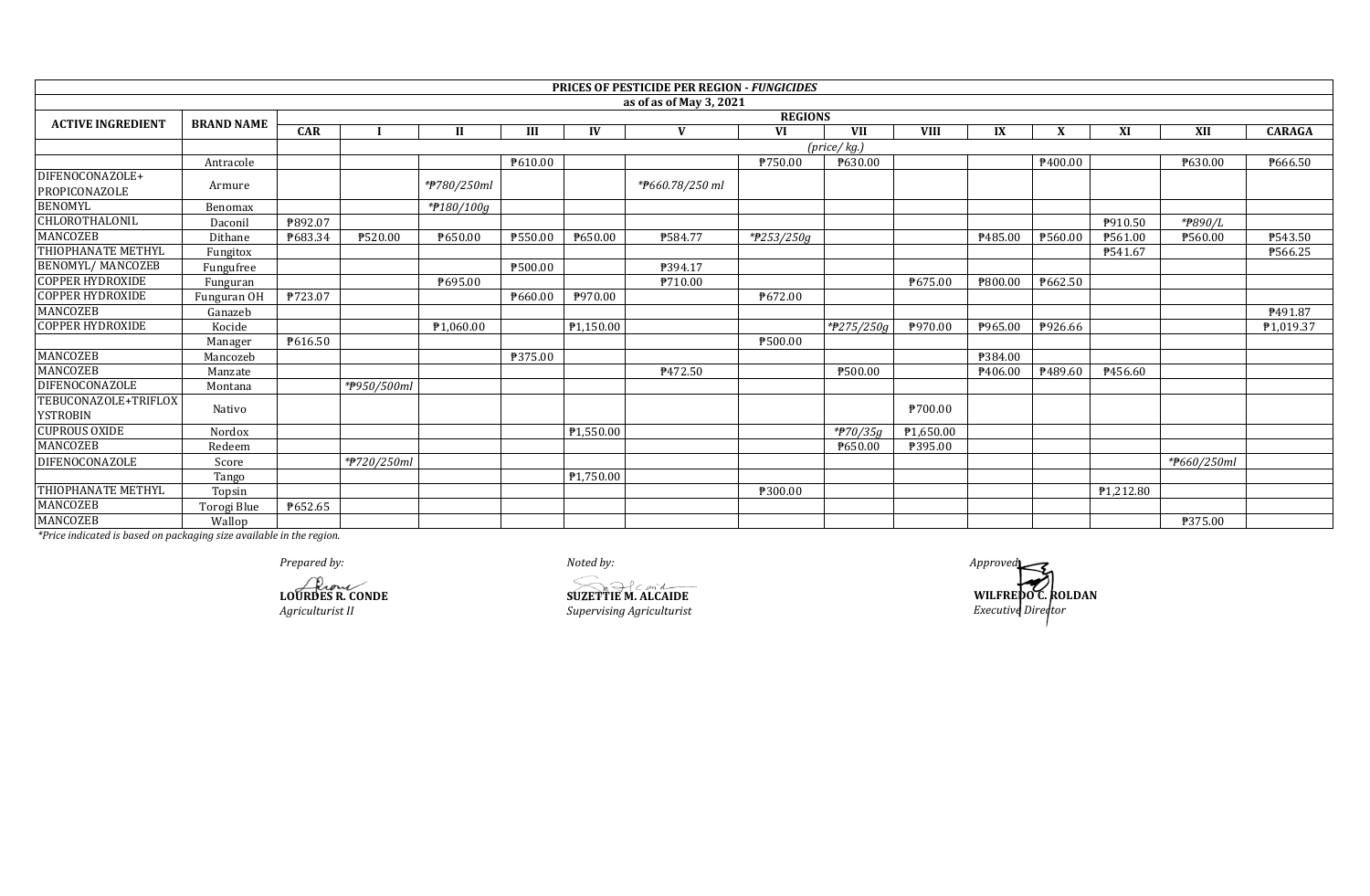|                                                              |                   |                |                |                |               |             | PRICES OF PESTICIDE PER REGION - MOLLUSCICIDES |           |                       |                |              |         |                          |                     |                          |
|--------------------------------------------------------------|-------------------|----------------|----------------|----------------|---------------|-------------|------------------------------------------------|-----------|-----------------------|----------------|--------------|---------|--------------------------|---------------------|--------------------------|
|                                                              |                   |                |                |                |               |             | as of as of May 3, 2021                        |           |                       |                |              |         |                          |                     |                          |
| <b>ACTIVE INGREDIENTS</b>                                    | <b>BRAND NAME</b> | <b>REGIONS</b> |                |                |               |             |                                                |           |                       |                |              |         |                          |                     |                          |
|                                                              |                   | CAR            |                | $\mathbf{I}$   | Ш             | IV          | V                                              | <b>VI</b> | VII                   | <b>VIII</b>    | IX           | X       | XI                       | XII                 | <b>CARAGA</b>            |
| NICLOSAMIDE & NICLOSAMIDE                                    |                   |                |                |                |               |             |                                                |           | (price/kg.)           |                |              |         |                          |                     |                          |
| <b>ETHANOLAMINE SALT</b>                                     | Bayluscide        |                | *#85/35g       | *#1,080/L      | $*P1,081.2/L$ | $*P1,230/L$ | *P1,101.21/L                                   |           | P1,265.00             |                | *#1,042.00/L |         | *P1,093.2/L  *P1,079.6/L | *#545.00/L          | $*P1,178.5/L$            |
| METALDEHYDE                                                  | Bayonet           | ₱285.44        |                |                | ₱307.50       | P300.00     | ₱286.23                                        | P271.00   | P275.00               | ₱299.58        | ₱257.50      | P294.33 |                          | P280.00             | ₱328.00                  |
|                                                              | Cimarron          |                |                |                |               |             |                                                | P908.00   |                       | <b>P835.55</b> |              | ₱765.00 |                          |                     |                          |
| NICLOSAMIDE & NICLOSAMIDE<br><b>ETHANOLAMINE SALT</b>        | Hit               | *#88.5/35g     | *#90/35g       | <b>P885.00</b> |               |             | *P900/350g   *P891.25/350g                     |           |                       |                |              |         |                          |                     |                          |
| NICLOSAMIDE ETHANOLAMINE SALT                                | Laser             |                |                | ₱850.00        |               |             |                                                |           |                       |                |              |         |                          |                     |                          |
| NICLOSAMIDE ETHANOLAMINE SALT                                | Maskada           |                |                |                |               |             |                                                |           |                       |                |              |         |                          |                     | P955.00                  |
|                                                              | Maso              |                |                |                |               |             |                                                | *#943/box |                       |                |              |         |                          |                     |                          |
| METALDEHYDE, NICLOSAMIDE, &<br>NICLOSAMIDE ETHANOLAMINE SALT | Moluxide          |                |                |                |               |             |                                                |           |                       |                |              |         | <b>\\$810.00</b>         |                     |                          |
| NICLOSAMIDE ETHANOLAMINE SALT                                | Niclomax          |                |                |                | ₱785.00       | *#830/L     | *#841.86/350g                                  |           |                       |                |              |         |                          |                     |                          |
|                                                              | Niclos M          |                |                |                |               |             |                                                |           | *#125/35g             |                |              |         |                          |                     |                          |
|                                                              | Padan             |                |                |                |               |             |                                                |           |                       |                |              |         | * <del>P</del> 889.5/L   |                     |                          |
| NICLOSAMIDE & NICLOSAMIDE<br><b>ETHANOLAMINE SALT</b>        | Parakuhol         |                |                |                |               |             |                                                |           |                       |                | *#725/350g   | *#943/L | *P792.33/L               | $*$ <b>P</b> 70/35g |                          |
| NICLOSAMIDE ETHANOLAMINE SALT                                | Primalex          |                |                |                |               |             |                                                |           |                       | P843.33        |              |         |                          |                     | ₱820.00                  |
| NICLOSAMIDE ETHANOLAMINE SALT                                | Shatter           |                |                |                |               |             |                                                |           | *#117/35g             | <b>P981.22</b> |              |         |                          |                     |                          |
|                                                              | Snailmate         |                |                |                |               | *P850/350 g |                                                |           |                       |                |              |         |                          |                     |                          |
| METALDEHYDE, NICLOSAMIDE, &<br>NICLOSAMIDE ETHANOLAMINE SALT | Snailkill         | P244.10        |                |                | P245.00       |             |                                                |           |                       |                | P249.33      |         |                          |                     |                          |
|                                                              | Speed             |                |                |                |               |             |                                                |           |                       |                |              |         |                          |                     |                          |
| NICLOSAMIDE ETHANOLAMINE SALT                                | Surekill          | *#104/35g      | * $f102.5/35g$ | $*P1,020/b$ ox |               |             | $*P1,049/350q$                                 |           | *P968/box *P112.5/35g | ₱1,152.58      |              |         | P925.33                  |                     | *P950/350g *P1,055.1/box |
| NICLOSAMIDE ETHANOLAMINE SALT                                | Tagluscide        |                |                | ₱800.00        |               |             |                                                |           |                       |                | *P872.5/350g |         |                          |                     |                          |
| METALDEHYDE                                                  | Thump             |                |                |                | ₱260.00       |             |                                                | ₱225.00   |                       |                |              | P259.00 |                          | P285.00             |                          |

Prepared by:

LOURDE'S R. CONDE  $\label{thm:4} A gridr {\it cuttrist II}$ 

Noted by: **SUZETTIE M. ALCAIDE** Supervising Agriculturist

 $Approve \& \f$ WILFREDO C.ROLDAN Executive Director